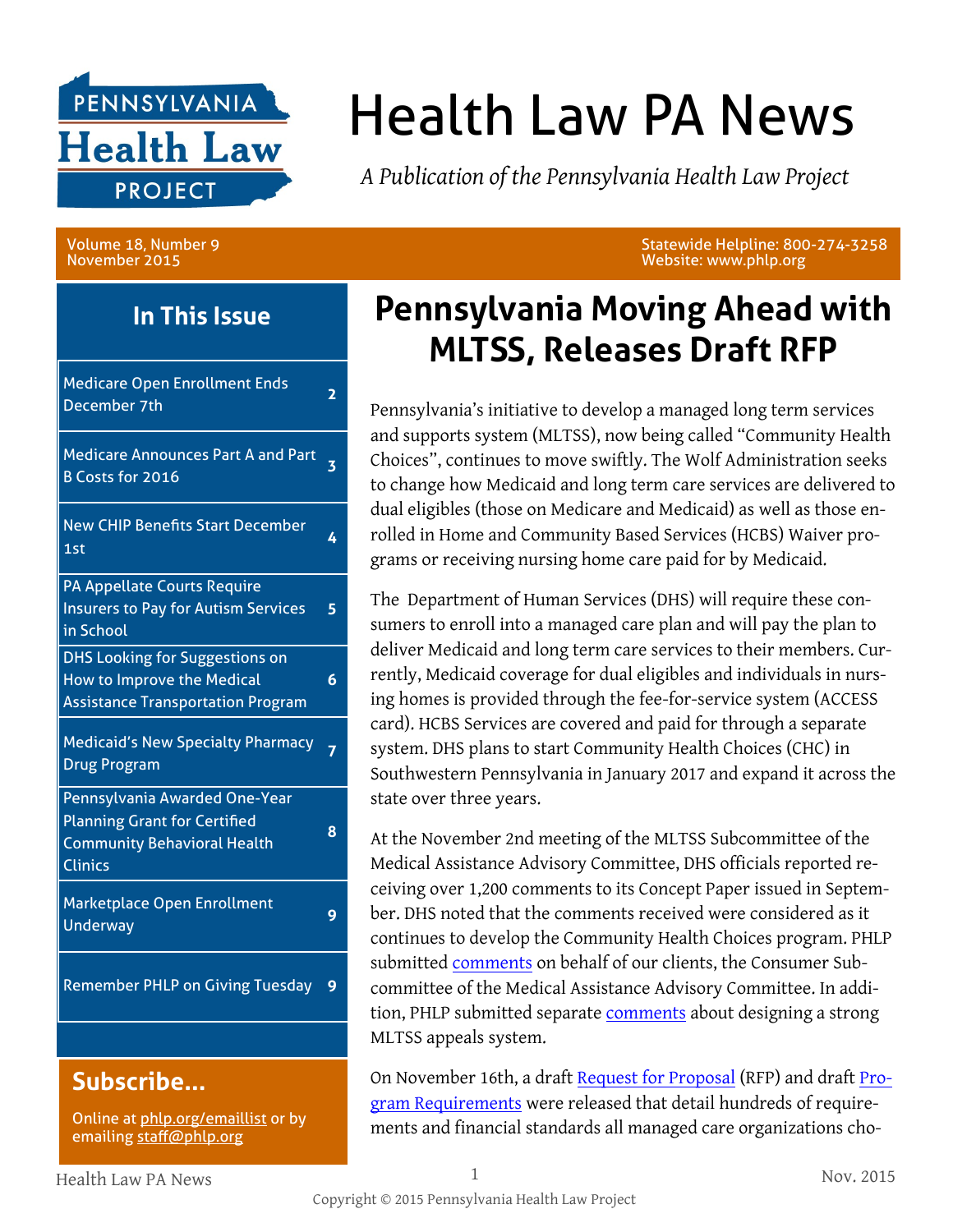sen to operate as Community HealthChoices-MCOs (CHC-MCOs) must meet. The draft documents combined total over 280 pages, and PHLP is just beginning to analyze the information.

DHS will accept comments about the draft Program Requirements and the draft RFP until **Friday, December 11th**. Comments can be submitted by either:

- Email to: [RA-MLTSS@pa.gov](mailto:RA-MLTSS@pa.gov). Put "Community Health Choices" in subject line, or
- Mail to: April Leonhard, Office of Long Term Living, Bureau of Policy & Regulatory Management, PO Box 8025, Harrisburg, PA 17105-8025.

Please check [PHLP's website](http://www.phlp.org/) closer to the comment deadline date to view the comments we will submit.

The Department is planning to issue the final RFP in January 2016 seeking bids from health plans wanting to contract to deliver Community HealthChoices services across the state's 67 counties. The health plan bids will be due 60 days following the final RFP's release. Successful bidders for each CHC zone will be chosen in Spring 2016. PHLP and other advocates are urging the Department to allow consumers along with members of several Medical Assistance Advisory Committee Sub-committees to review and score the bids from prospective CHC-MCOs. DHS has not yet responded to this request as of the publication of this newsletter.

## **Medicare Open Enrollment Ends December 7th**

Everyone who has Medicare should review their current plan, as well as the plan options available in 2016, to decide whether their best choice is to stay with the plan they have or to switch to a different plan. During the Medicare Open Enrollment Period, people on Medicare can add drug coverage and change their Medicare Advantage plan or their Medicare prescription drug plan for the following year. Each year, plans can change the costs of their coverage, the drugs that they cover, and their provider network. National research shows that Medicare Advantage and Medicare Prescription Drug Plans are changing their benefits in 2016 to put more cost-sharing burden on consumers, so shopping around is very important; however, the research also shows that few people change their plans during the Medicare Open Enrollment period even though they may get better savings or better coverage if they do change. **Individuals who wish to change their Medicare plan for 2016 must take action by December 7th**!

Medicare beneficiaries in Pennsylvania continue to have many Medicare plan options available to them. As discussed in our [October newsletter,](http://www.phlp.org/wp-content/uploads/2015/10/October-2015-HLN-Final.pdf) next year there are 26 stand-alone prescription drug plans available across the state (9 of these plans are **[zero-premium](http://www.phlp.org/wp-content/uploads/2015/10/Part-D-Zero-Premium-Plans-2016.pdf)** for people with the full Extra Help). In addition, depending on their county, individuals have between 9 and 35 Medicare Advantage plans to choose from. Every county except for Bradford and Franklin have at least one [Special Needs Plan](http://www.phlp.org/wp-content/uploads/2015/10/D-SNP-Listing-2016.pdf) for dual eligibles (those that have both Medicare and Medicaid) available in 2016.

People should consider the following when comparing Medicare plan options:

- **Cost**: What does the plan charge for a premium? Is there a deductible? What are the co-pays for medications, for other services? How much will my drugs cost in the doughnut hole or coverage gap?
- **Coverage**: Are the drugs I take covered on the plan's formulary? Does the plan have any special rules for coverage of my drugs such as requiring prior authorization, step therapy, or having quantity limits?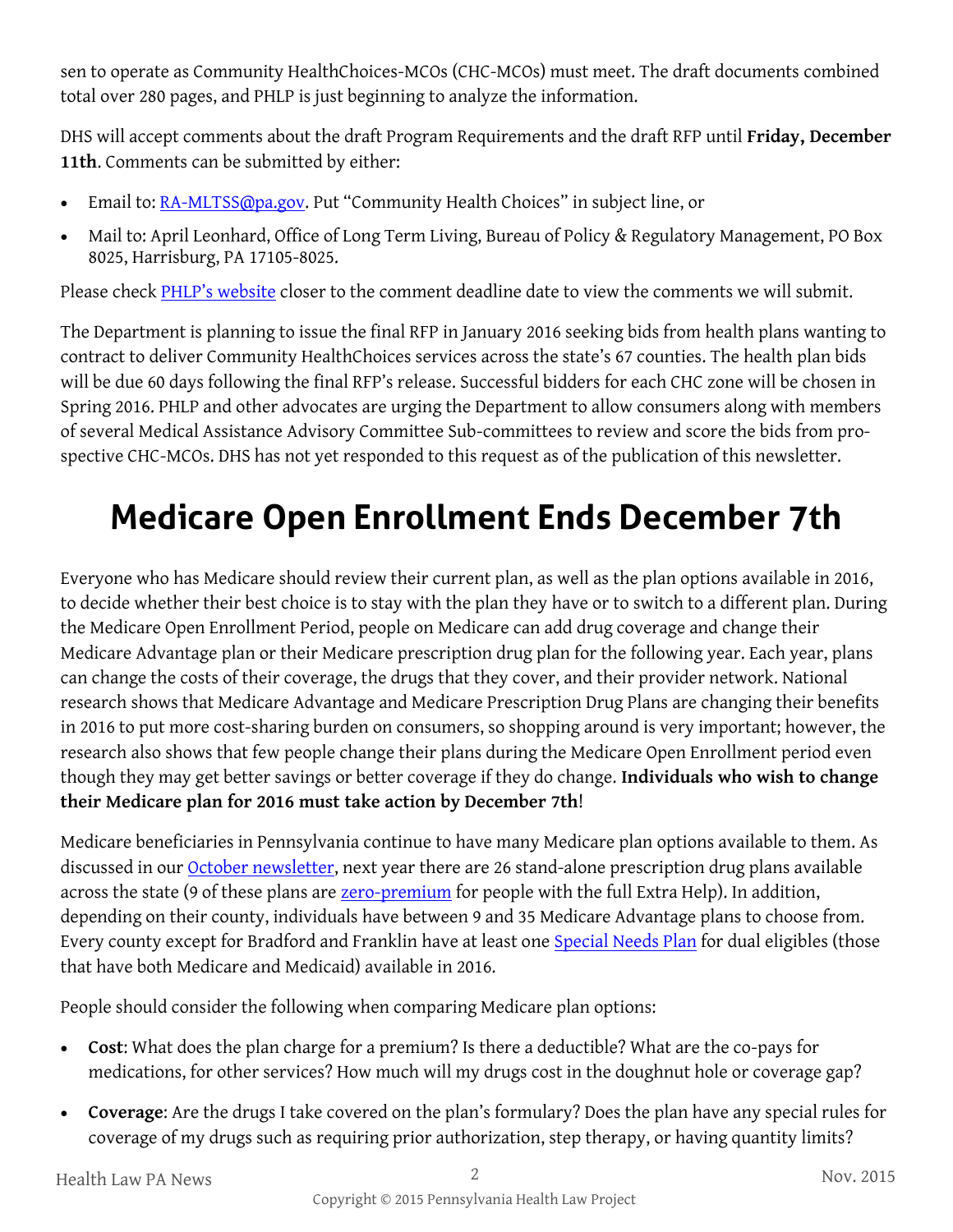- **Pharmacy network**: Can I continue to go to my local pharmacy to get my medications? What are the plan's mail order options? Does the plan have "preferred" pharmacies? If so, how much will I pay at a preferred versus a non-preferred pharmacy?
- **Provider Network** (if considering a Medicare Advantage Plan): Are all the health care providers I use in the plan's network? Does the plan have any rules for how I access care such as needing a referral to see a specialist?

#### Making Changes After Open Enrollment Ends

After December 7th, individuals may still be able to make changes to their Medicare health or drug plan under certain circumstances such as if they move or lose their current coverage. Typically, individuals can change plans at other times during the year only if they qualify for a Special Enrollment Period. Anyone who qualifies for both Medicare and Medicaid, as well as those who receive any level of Extra Help, have an ongoing Special Enrollment Period and can change their Medicare plan at any time during the year. Other circumstances that can qualify someone for a Special Enrollment Period can be found [here.](https://www.medicare.gov/sign-up-change-plans/when-can-i-join-a-health-or-drug-plan/special-circumstances/join-plan-special-circumstances.html) 

Medicare also created a [Tip Sheet](https://www.medicare.gov/Pubs/pdf/11219.pdf) that further discusses Medicare Advantage and Medicare Prescription Drug Plan Enrollment Periods.

Anyone who needs help comparing plans or learning about their plan options for next year can call Medicare (1-800-633-4227), APPRISE (1-800-783-7067), or PHLP (if dual eligible) at 1-800-274-3258. Plan options can also be researched on [www.medicare.gov.](https://www.medicare.gov/) 

# **Medicare Announces Part A and Part B Costs for 2016**

On November 10th, the Centers for Medicare & Medicaid Services announced what the premiums, deductibles and co-insurance costs for Medicare Part A and Part B will be for 2016.

#### Medicare Part A

Part A is the hospital benefit of Medicare that covers inpatient hospital care, care in a skilled nursing facility (up to 100 days), some home health care, and hospice services. In 2016, the Part A hospital deductible will be \$1,288 per spell of illness. If someone is in the hospital longer than 60 days, their cost-sharing will be:

- $\cdot$  \$322/day for days 61-90
- \$644/day for days 91-150

Beneficiaries in a skilled nursing facility that accepts Medicare pay no cost for Medicare-covered care for the first 20 days. Those staying longer will pay \$157.50 per day for days 21 through 100. Medicare does not cover beyond the first 100 days of skilled nursing facility care.

#### Medicare Part B

Part B is the medical benefit of Medicare that covers outpatient care such as doctor visits, outpatient hospital services, diagnostic tests, ambulance services, durable medical equipment and mental health services. Congress, through the federal budget legislation, did act to limit the increase in the Part B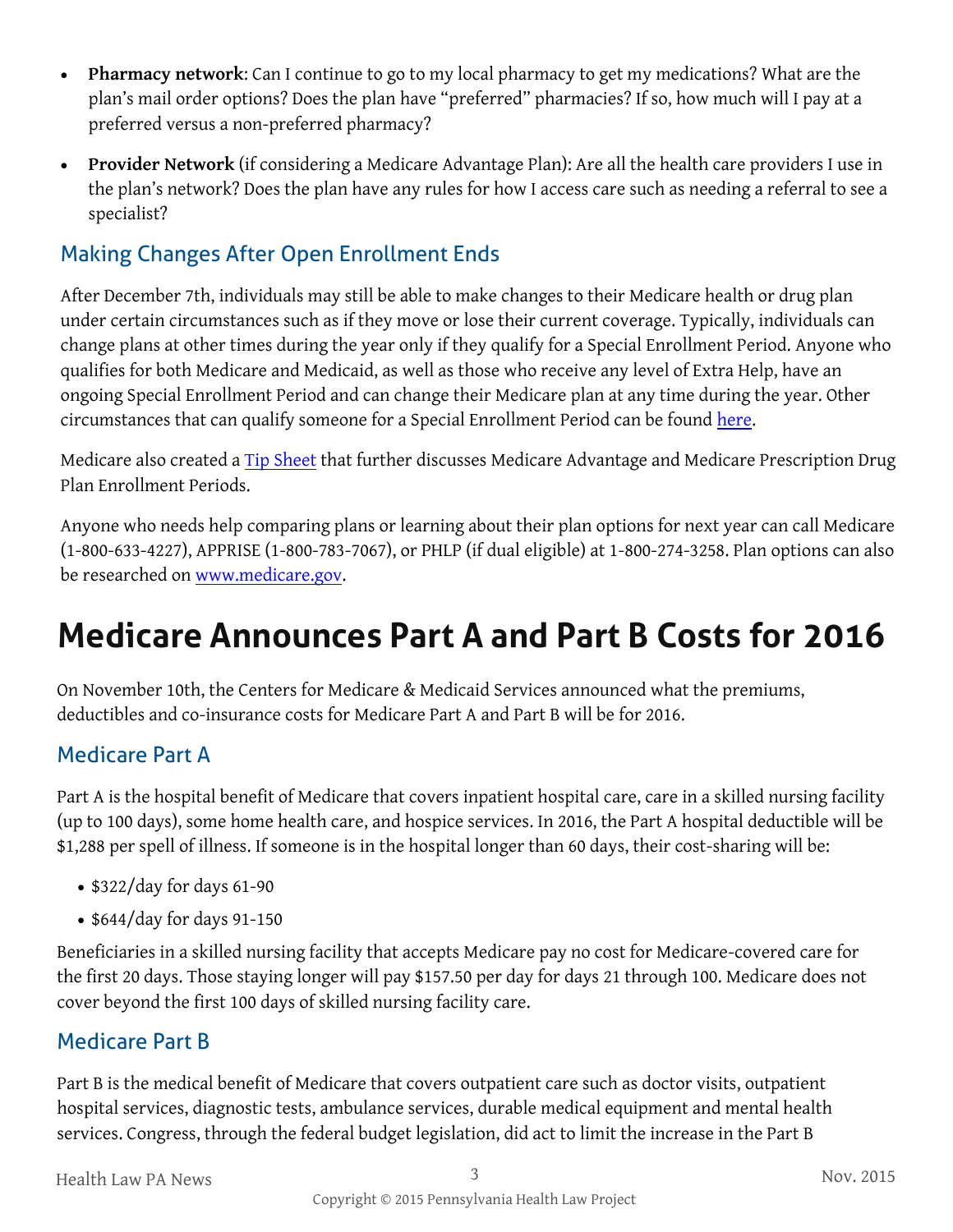premium and deductible in 2016, which were previously expected to be much higher than the amounts that were just announced.

#### **Part B Premium**

The monthly premium for Part B will go up next year for **some** beneficiaries but not others. The amount a beneficiary will pay depends on their circumstances:

**\$104.90** is the premium amount most Medicare beneficiaries will pay next year. Those who are already receiving Medicare Part B and who have this premium currently deducted from their Social Security check will continue to pay the same premium in 2016 that they pay this year. These individuals are not subject to any increased premium amounts because their Social Security benefits will not increase in 2016 and thus they are "held harmless" from any Medicare Part B premium increases.

**\$121.80** is the premium amount for those who enroll into Medicare Part B for the first time in 2016 as well as those who pay their Part B premium directly rather than have it deducted from their Social Security check (this includes individuals who are not collecting Social Security benefits). In addition, individuals with limited incomes and resources who qualify for a Medicare Savings Program where Medicaid pays their Part B premium will be subject to the higher premium in 2016. This means that Pennsylvania Medicaid will pay the \$121.80 for individuals who qualify for this help; however, if an individual loses this help in 2016, she will have to pay \$121.80 for Part B once Medicaid stops paying the premium. For more information about qualifying for a Medicare Savings Program, click here.

As in previous years, beneficiaries with annual income above \$85,000/single or \$170,000/married will pay higher Part B premiums. The premium amounts charged to these individuals are on a sliding scale based on the amount of their taxable income.

#### **Other Part B Costs**

In addition to their monthly premium, those with Medicare Part B must meet an annual deductible before their coverage starts. In 2016, the annual deductible for **all** beneficiaries will be **\$166.** Once this deductible is met, Part B covers outpatient physical and mental health services at 80%.

More information about Medicare Part A and B costs in 2016 can be found [here.](https://www.cms.gov/Newsroom/MediaReleaseDatabase/Press-releases/2015-Press-releases-items/2015-11-10.html) 

### **New CHIP Benefits Start December 1st**

To meet the "minimum essential coverage" requirements of the Affordable Care Act, Pennsylvania's Children's Health Insurance Program (CHIP) will cover enhanced benefits starting December 1st. The changes were made to protect families whose children have full cost CHIP from having to pay a penalty for having insurance that does not meet minimum coverage standards or from having to get new coverage that did meet the standards. As a result, **all** kids enrolled in CHIP, regardless of whether they have free, low-cost, or full cost CHIP, will get the enhanced benefits. CHIP currently covers over 150,000 children under age 19 across Pennsylvania.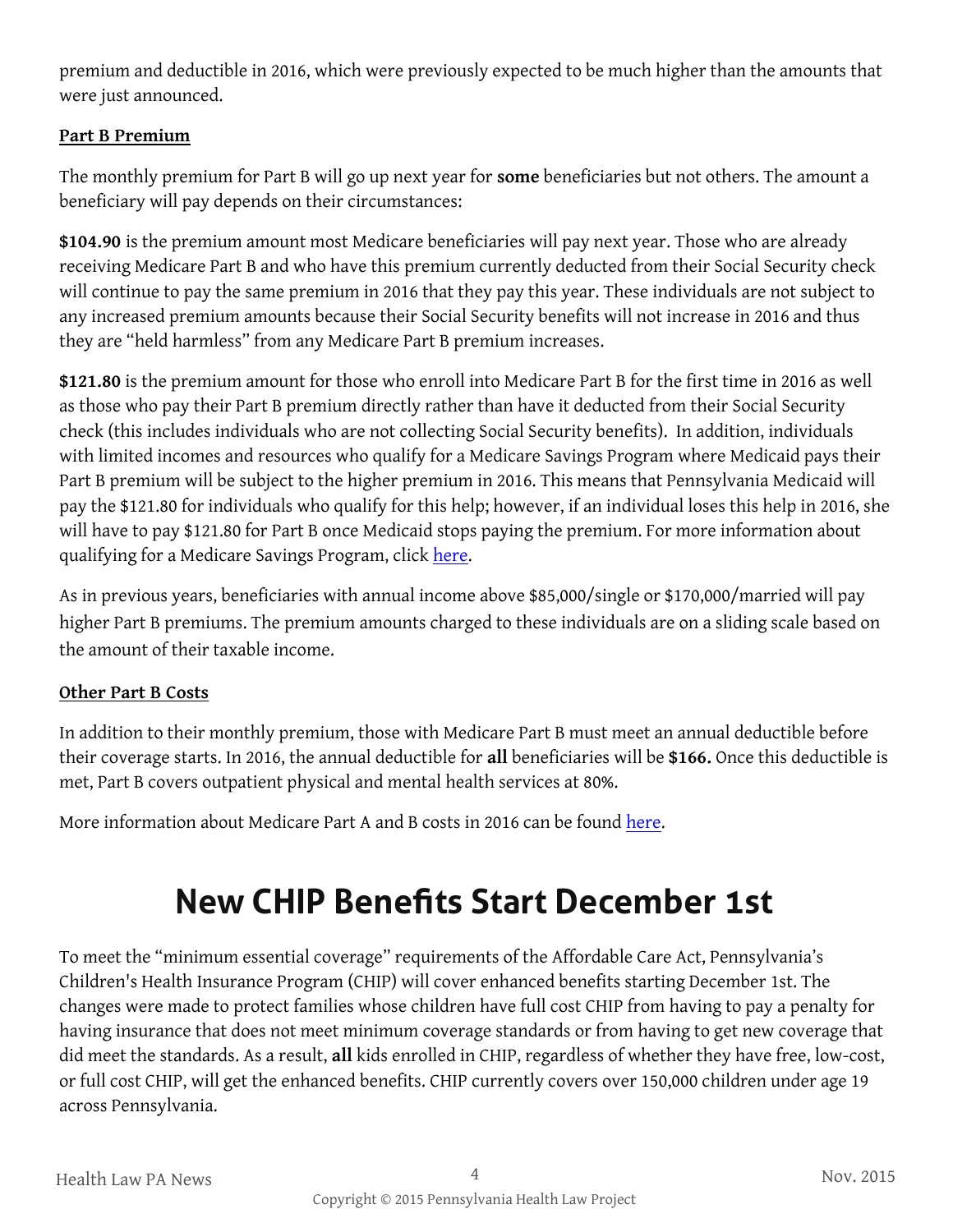Starting December 1st, the improved coverage under CHIP will include preventive services such as oral hygiene education, plaque control programs, dietary instruction, and prescribed iron supplementation at no cost. In addition, CHIP plans will remove limits on certain essential health benefits such as pediatric vision and dental services including orthodontic services, durable medical equipment, and hearing aids. Currently, CHIP covers these services up to an annual dollar limit depending on the service. Finally, CHIP plans will be required to provide equal coverage for mental health and substance abuse services as they provide for medical and surgical benefits.

Please see CHIP's [website](http://www.chipcoverspakids.com/) or call 1-800-986-KIDS (1-800-986-5437) for more information.

Legislation has been introduced in the Pennsylvania House of Representatives that would move CHIP from its current home in the Pennsylvania Insurance Department to the Pennsylvania Department of Human Services (DHS). DHS currently operates the Medicaid program in Pennsylvania. In every other state, CHIP programs are administered by the state agency that administers its Medicaid program. The Legislation, [HB 1633,](http://www.legis.state.pa.us/cfdocs/billinfo/billinfo.cfm?sYear=2015&sInd=0&body=H&type=B&bn=1633) is currently in the House Insurance Committee. This legislation would not change any current eligibility, benefits or provider networks that provide services to the children through the CHIP program. All changes would take place on the administrative end. If undertaken in the next two years, the federal government would reimburse 90 percent of the transition costs. The existing CHIP staff would continue to staff the program at DHS. Insurance Commission Teresa Miller and Human Services Secretary Ted Dallas noted that this change would allow better coordination of services, especially for families whose incomes fluctuate causing children to transition between CHIP and Medicaid.

# **PA Appellate Courts Require Insurers to Pay for Autism Services in School**

In a long awaited [ruling,](http://www.pacourts.us/assets/opinions/Superior/out/J-A11007-15o%20-%201024350135688889.pdf?cb=1) *Burke v. Independence Blue Cross*, the Pennsylvania Superior Court recently held insurers like Independence Blue Cross (IBC) must cover "in school" services for children with autism.

When IBC refused to pay for seven-year-old Anthony's therapy in school, John and Suzanne Burke called PHLP. They knew how important it was for their son to receive Applied Behavioral Analysis therapy, which medical professionals say is vital to social acclimation and development.

At issue was a Pennsylvania law called Act 62, the Autism Insurance Law, which requires some private health insurers to pay for diagnoses and treatment of autism for children and adolescents. IBC argued that since the therapist worked at school, the law didn't apply to them because their policy had an exclusion clause that stated services could not be covered if the care was provided at certain locations including schools. In 2011, a state trial court disagreed and decided Independence Blue Cross, like all private insurers subject to Act 62, was legally required to pay for needed services and treatment for autism, including those provided in school regardless of any exclusion clause. But the state's largest private insurer refused to pay and fought the order at *every* opportunity.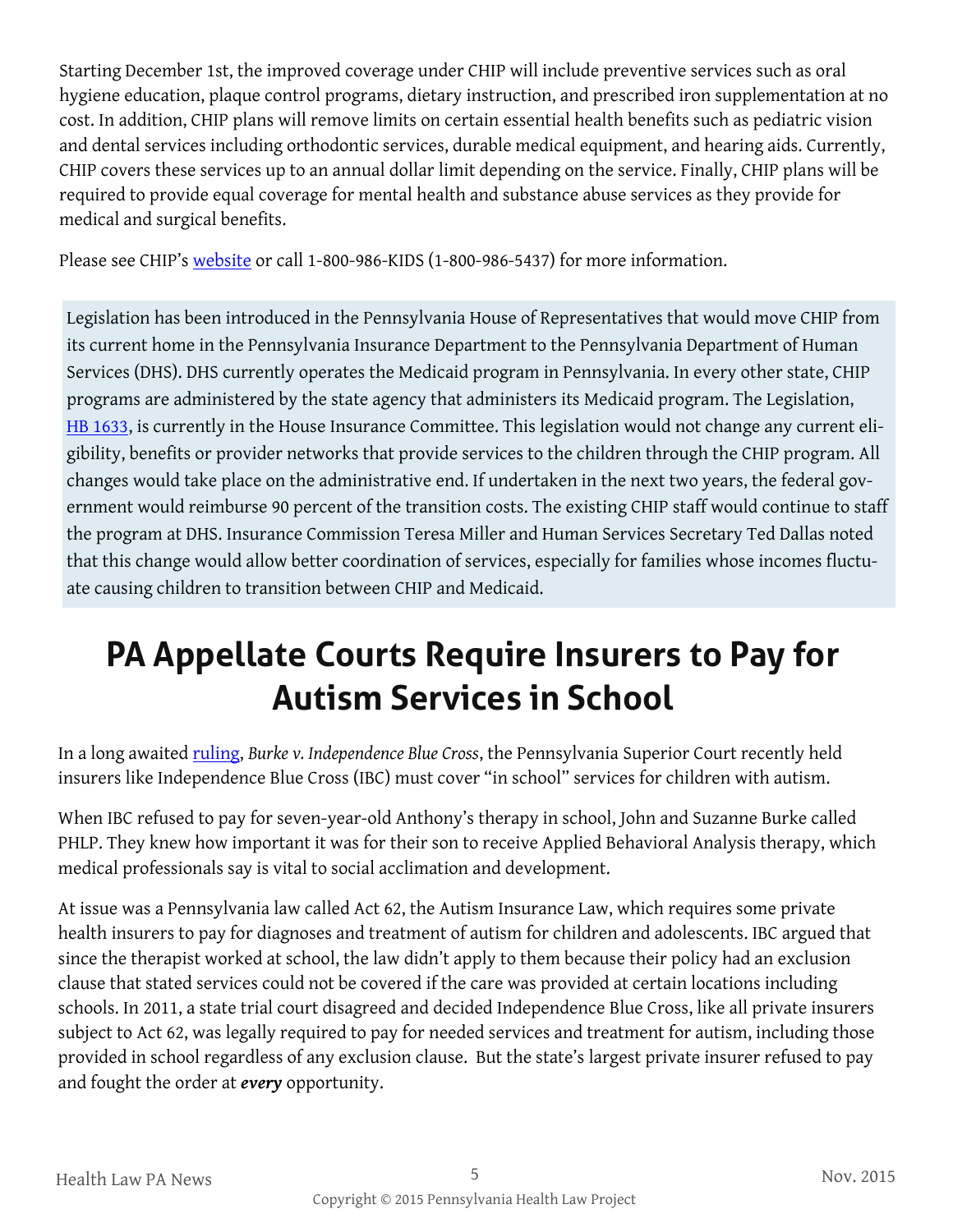This month, five years later, and after several appellate court decisions, PHLP's arguments prevailed. The Superior Court held the case raised an issue of "great public importance": the prevalence of autismspectrum disorder diagnoses and the pithy amount of time parents have to successfully challenge insurers' denial of coverage. "Anthony Burke's right under Act 62 to receive autism services in school … affects potentially tens of thousands of Pennsylvania schoolchildren."

Senior PHLP Attorney David Gates was very pleased with the Superior Court's decision. "Independence Blue Cross doggedly fought the Burkes all the way to the Pennsylvania Supreme Court and back down to Superior Court again. Now they and other families have an appellate court decision that requires insurers subject to Act 62 to cover autism treatment in school."

PHLP appreciates the assistance of the PA Insurance Department, a bipartisan group of members of the PA House of Representatives, former Speaker of the House Dennis O'Brien (the law's author) and Autism Speaks, all of whom filed amicus briefs in support of the Burke's appeal.

PHLP has met with the PA Insurance Commissioner and the Secretary of Human Services who have pledged their support in the implementation of this decision. Children eligible for both private-commercial health insurance and Medicaid should receive a greater amount of coverage for services from their privatecommercial carriers than those same insurers currently pay. The Superior Court's decision removed a barrier that kept that from happening.

# **DHS Looking for Suggestions on How to Improve the Medical Assistance Transportation Program**

The Pennsylvania Department of Human Services (DHS) recently released a [Request for Information](http://www.emarketplace.state.pa.us/FileDownload.aspx?file=RFI%20DHS%20MATP%202015/Solicitation_0.pdf) (RFI) seeking input and ideas on how to improve Pennsylvania's Medical Assistance Transportation Program (MATP). Comments and suggestions are due Friday, November 20th.

MATP provides non-emergency medical transportation as well as mileage reimbursement to Medicaid consumers who are registered with the program and who need help getting to and from their medical appointments. Right now, the MATP system is funded by the state; but, services are delivered, with a few exceptions, by the counties. One challenge DHS noted is that Medicaid consumers often go outside of their County, and often great distances, to access their Medicaid services and treatment. DHS is looking at whether a *regional* approach to delivering MATP services should be explored.

DHS is looking for input on ways the state can meet its stated objectives including increased consumer access to needed medical services particularly in rural and underserved areas, improving efficiency in delivering medical transportation, and maximizing cost-effective purchasing of transportation services.

To help people respond to this RFI, the state offers a list of topics and questions in the document (Part 4). Commenters can choose to respond to any or all of the topics and questions provided. All responses must be submitted electronically to [RA-PWHCRFIResponses@pa.gov](mailto:RA-PWHCRFIResponses@pa.gov) no later than the close of business on **Friday, November 20th**.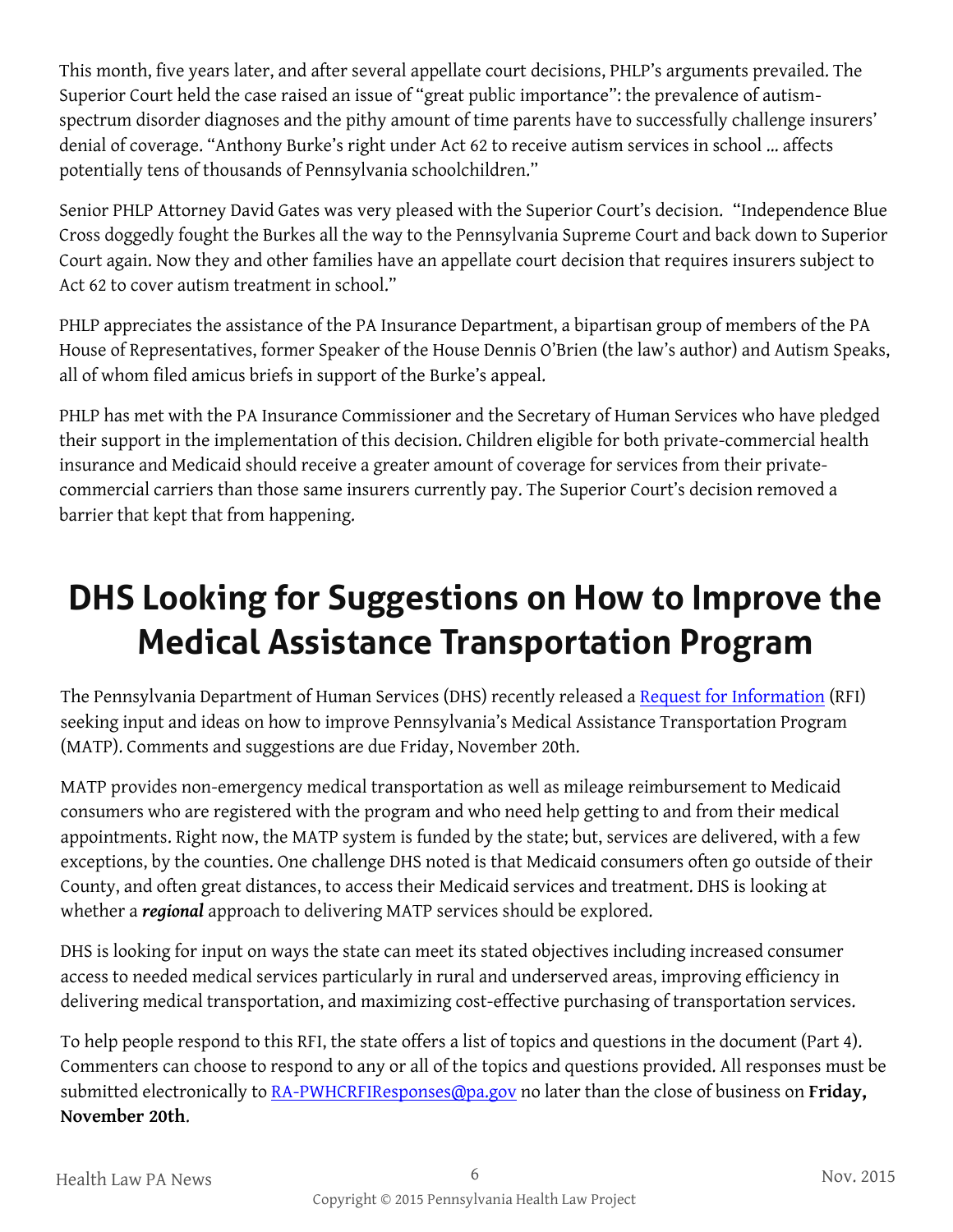# **Medicaid's New Specialty Pharmacy Drug Program**

Medicaid enrollees who get their prescription benefits through the Fee-for-Service system (ACCESS) must now obtain all their specialty drugs from one of two pharmacies chosen by the Pennsylvania Department of Human Services. This is a result of a new Specialty Pharmacy Drug Program that began in late September. Generally, specialty drugs include certain medications used to treat chronic and/or life-threatening diseases like hepatitis, lung disorders, or multiple sclerosis. A complete list of specialty drugs that must now be obtained through one of the two pharmacies shown below to be covered by Pennsylvania Medicaid is available [here.](http://www.dhs.state.pa.us/cs/groups/webcontent/documents/bulletin_admin/c_071210.pdf) 

The two Specialty Pharmacies chosen by the state are:

#### **Diplomat Specialty Pharmacy**

Telephone: 1-844-891-3332 Fax: 1-877-231-8302

#### **Walgreens Specialty Pharmacy**

Telephone: 1-877-220-6194 Fax: 1-855-423-8303

Pennsylvania Medicaid sent [notices](http://www.dhs.pa.gov/cs/groups/webcontent/documents/document/c_207051.pdf) about this new program to those individuals who had been getting specialty medications covered by the ACCESS card. The notices provided information about the changes and about the steps that people needed to take to make sure Medicaid continues to cover their specialty drugs.

Please note this change **only** impacts Medicaid enrollees who access their prescription drugs through the Fee-for-Service program (those who use their ACCESS card at the pharmacy). It does **not** apply to Medicaid consumers enrolled in a HealthChoices managed care plan or to anyone whose specialty drugs are covered by another source such as Medicare Part B or Part D, or coverage through an employer.

Those seeking more information on the Specialty Pharmacy Drug Program should call the Medicaid Call Center at 1-800-657-7925 (TTY 1-866-872-8970) or contact PHLP's Helpline at 1-800-274-3258. More information is also available on the **DHS** website and in a [Medicaid Bulletin](http://www.dhs.state.pa.us/cs/groups/webcontent/documents/bulletin_admin/c_207463.pdf) issued on the topic.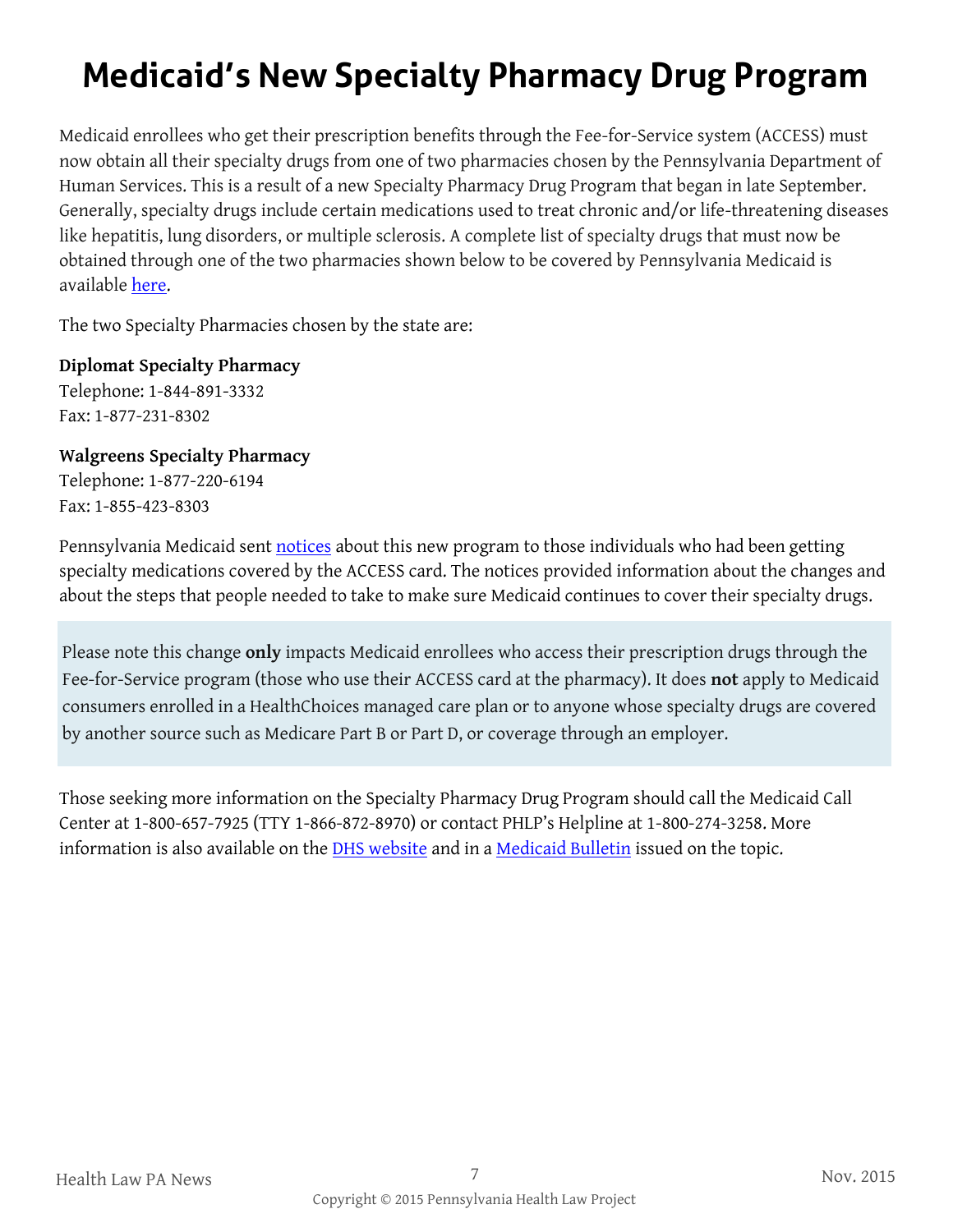# **Pennsylvania Awarded One-Year Planning Grant for Certified Community Behavioral Health Clinics**

Pennsylvania is one of 24 states awarded a planning grant from the federal government for Certified Community Behavioral Health Clinics (CCBHCs). Pennsylvania's Office of Mental Health and Substance Abuse Services and Office of Medical Assistance Programs, in conjunction with the Pennsylvania Department of Drug and Alcohol Programs, pursued the grant and received \$886,200.

The point of the CCBHCs is to integrate behavioral health with physical health care, to increase the quality of care by certifying high quality and evidence-based practices, and to improve outcomes for individuals with serious mental illness, children with serious emotional disturbance, and those with long term and serious substance use disorders, as well as others with mental illness and substance use disorders. This is a significant opportunity for change regarding the delivery of behavioral health services, especially as it involves establishing a prospective payment system that is an important component of the CCBHC approach. Pennsylvania is focusing on Community Mental Health Centers and Federally Qualified Health Centers as possible CCBHCs although they will consider other entities as well. The state will issue Requests for Applications quickly as the planning grant begins immediately.

The development and funding of the planning grants was part of the [Protecting Access to Medicare Act of](http://www.gpo.gov/fdsys/pkg/BILLS-113hr4302enr/pdf/BILLS-113hr4302enr.pdf)  [2014.](http://www.gpo.gov/fdsys/pkg/BILLS-113hr4302enr/pdf/BILLS-113hr4302enr.pdf) The planning grants are the first of a two-phase process that allows states to certify Community Behavioral Health Clinics, establish a prospective payment system for Medicaid reimbursable services provided by the Certified Community Behavioral Health Clinics, and prepare an application to participate in a two-year demonstration program. Only eight states will be awarded two-year demonstration grants that will allow those states to provide behavioral health services through their CCBHCs and be paid using a prospective payment system beginning in January 2017.

The one-year planning grant relies heavily on stakeholder involvement, per federal requirements. The state will work with the Mental Health Planning Council, other consumers and family members, as well as providers and provider associations to develop the planning grant. Stay tuned to future newsletters for updates about Pennsylvania's progress in this area.